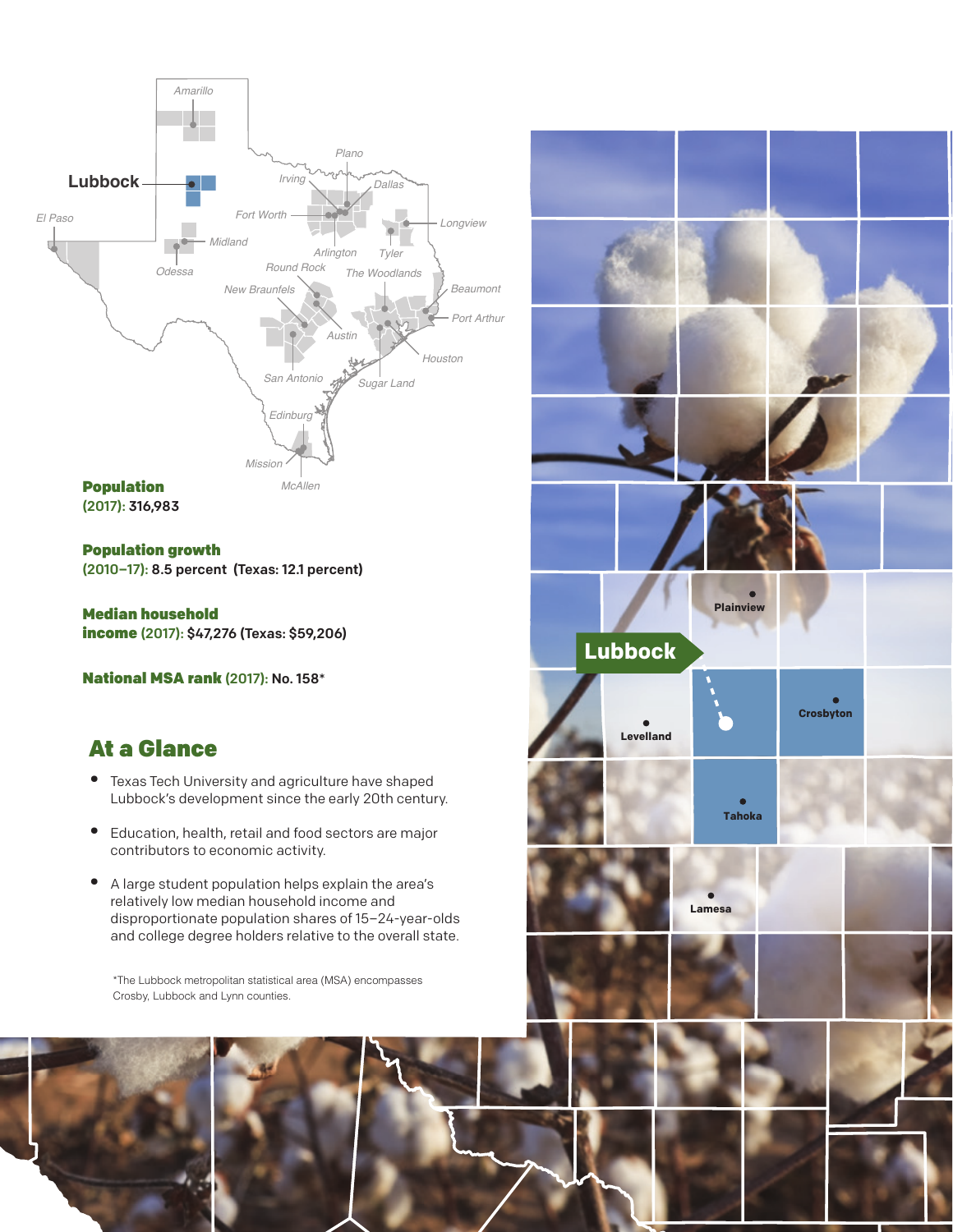# **Lubbock:**

Texas Tech, Agriculture Work Together in Plains Economy

# **HISTORY: Rooted in Agriculture**

and Education

Lubbock's settlers came in search of land to cultivate in the late 1800s. Other settlements dotted the West Texas plains, though Lubbock's growth stood out, driven by the railroad. The city was formally established in 1909, and later that year, the Santa Fe Railway arrived. Lubbock's 1910 population doubled over the following decade, to 4,051 residents in 1920.

In 1923, the Legislature designated Lubbock as the home of Texas Technological College, known as Texas Tech University since 1969. Agriculture remained a vital component of economic activity, particularly cotton and sorghum farming. By the mid-20th century, Lubbock accounted for a major portion of the global cottonseed-processing industry.1

## **INDUSTRY CLUSTERS:** Location Quotients Assess Economic Drivers

Location quotients (LQs), which compare the relative concentration of various industry clusters locally and nationally, are a convenient way of assessing key drivers in an economy. An LQ exceeding 1 indicates that a specific industry cluster carries more relative weight locally than nationally.<sup>2</sup>

Clusters in the top half of Chart 12.1, such as food services and retail, have a larger share of employment relative to the nation and, thus, an LQ greater than 1. These clusters are generally vital to the area's economy and can be expanding relatively rapidly ("star") or slowly ("mature"). Those in the bottom half, such as defense and security and information technology and telecommunications, are less dominant locally than nationally



### **Chart 12.1:** Education, Health, Food and Retail Services Dominate

NOTE: Bubble size represents cluster share of metropolitan statistical area employment. SOURCES: Texas Workforce Commission; Bureau of Labor Statistics.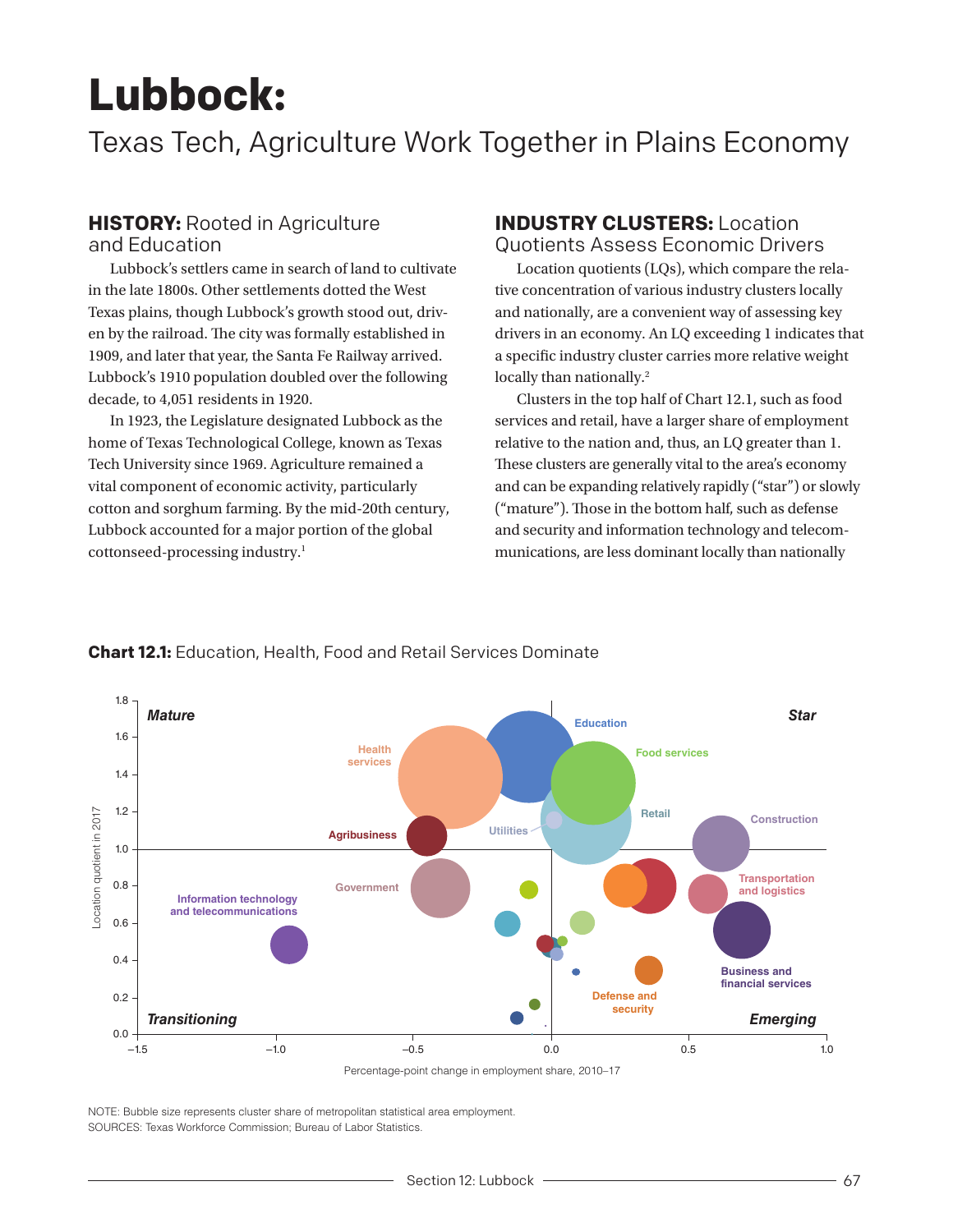and, hence, have an LQ less than 1. "Emerging" clusters are fast growing; those growing slowly are "transitioning."

Health services, Lubbock's largest industry cluster, encompasses nearly 17 percent of total employment and is 1.4 times more concentrated in Lubbock than in the U.S. on average. Major health services employers include University Medical Center, Covenant Health System and Lubbock Heart Hospital. University Medical Center is a public hospital, employing more than 4,600 people. The institution serves as the primary teaching hospital for the Texas Tech University Health Sciences Center, training 400 students annually for careers in nursing and medicine.

Education, Lubbock's second-largest industry cluster, employs 13 percent of the workforce. The education cluster's major employers include Lubbock's independent school districts, Texas Tech, Lubbock Christian University and Wayland Baptist University.3

Texas Tech and its nearly 6,000-person payroll account for a significant portion of the education cluster employment. The university's Health Sciences Center employed 3,400 people as of September 2016. Student enrollment at Texas Tech alone totaled 37,000 (11.7

percent of the metro population) in fall 2017.<sup>4</sup> At least \$2.1 billion of annual economic output in 2015 (latest estimate available) was attributed to Texas Tech—including research expenditures, university operations and visitors throughout the Lubbock metropolitan statistical area and nearby counties.<sup>5</sup>

Lubbock's retail cluster accounts for 13 percent of the workforce, amounting to 1.2 times the cluster's concentration in the U.S. The food services cluster is similarly large, encompassing nearly 11 percent of the workforce. In 2017, food services employment was 1.4 times more concentrated in Lubbock relative to the U.S.

Jobs in crop production and food manufacturing make up much of the agribusiness cluster, which is slightly more concentrated in Lubbock than in the U.S. overall. Texas' broader High Plains region, which includes Lubbock, harvests 25 percent of the annual U.S. cotton crop.6 Agribusiness giant Monsanto, a Fortune 500 firm, scheduled the opening of a nationwide cottonseed processing center in Lubbock in 2018.

Lubbock's fastest-growing industry clusters from 2010 to 2017 reveal a diverse mix (*Chart 12.2*). Recent employment growth may be partially due to increased

#### **Chart 12.2:** Employment Growth Broad Based Across Clusters



NOTES: Percent change in employment is shown in whole numbers. Each cluster's share of total jobs is shown in parentheses (rounded to one decimal place). SOURCES: Texas Workforce Commission; authors' calculations.